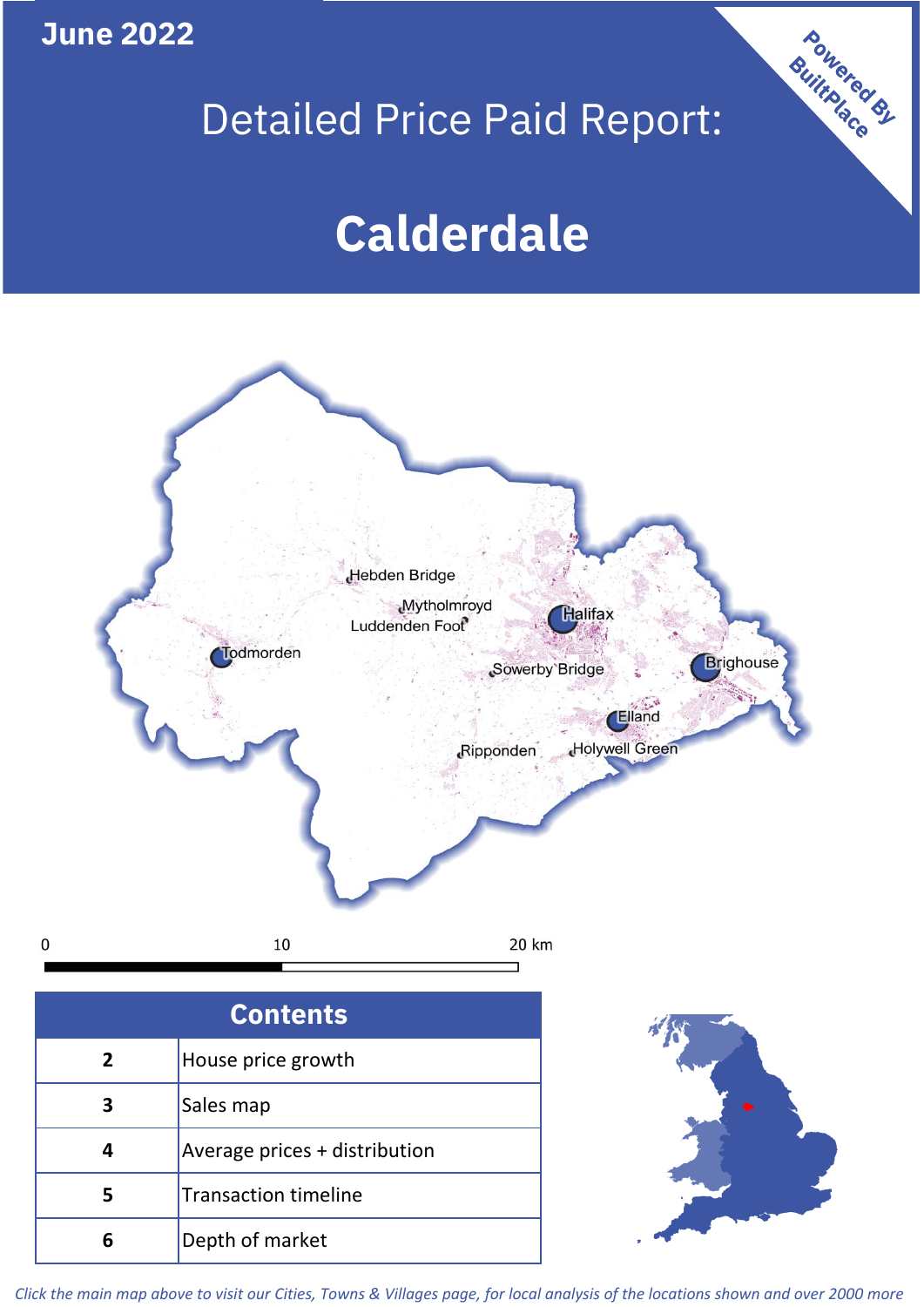### **Headline Data**

|                     | <b>Current level</b> | 3 month  | <b>Annual</b> | 5 year | 10 year |
|---------------------|----------------------|----------|---------------|--------|---------|
| <b>House prices</b> | £179,897             | 2.9%     | 9.4%          | 36.1%  | 56.6%   |
| <b>Transactions</b> | 3,411                | $-11.8%$ | 17.1%         | 5.0%   | 56.3%   |

## **House Price Growth (April 2022 data)**

#### *Annual Change in House Prices*



House prices in Calderdale grew by 9.4% in the 12 months to April 2022 (based on 3-month smoothed data). By comparison national house prices grew by 10.7% and prices in Yorkshire and The Humber grew by 10.0% over the same period.

Calderdale house prices are now 29.6% above their previous peak in 2007, compared to +33.2% for Yorkshire and The Humber and +52.9% across England.



#### *Year-To-Date Change in House Prices, December to April*

Local prices have grown by 1.6% in 2022 so far, compared to growth of 3.2% over the same period last year.

#### *Source: OS OpenData; UK House Price Index (Contains HM Land Registry data © Crown copyright)*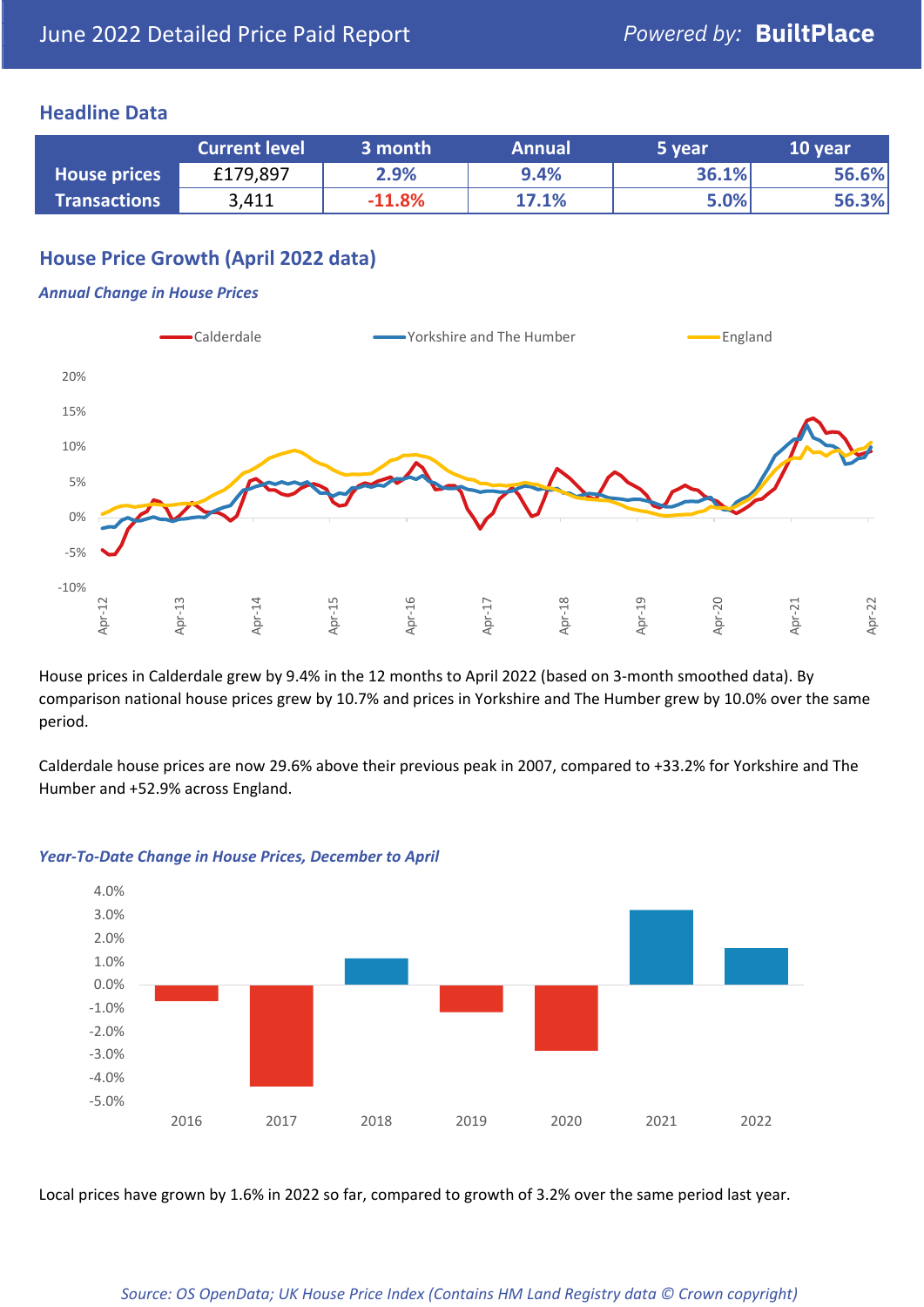## **House Price Map**

*12 months to April 2022*



*Each point is one postcode, coloured by the average value relative to all sales in this local authority (price bands are LA-specific quintiles).*

## **Map Key**

| Min      |
|----------|
| Up to    |
| £100,000 |
| £136,000 |
| £180,000 |
| £255,000 |
|          |

| Min      | <b>Max</b> |                            |
|----------|------------|----------------------------|
| Up to    | £100,000   | 1st quintile / lowest 20%  |
| £100,000 | £136,000   | 2nd quintile               |
| £136,000 | £180,000   | 3rd quintile               |
| £180,000 | £255,000   | 4th quintile               |
| £255,000 | and over   | 5th quintile / highest 20% |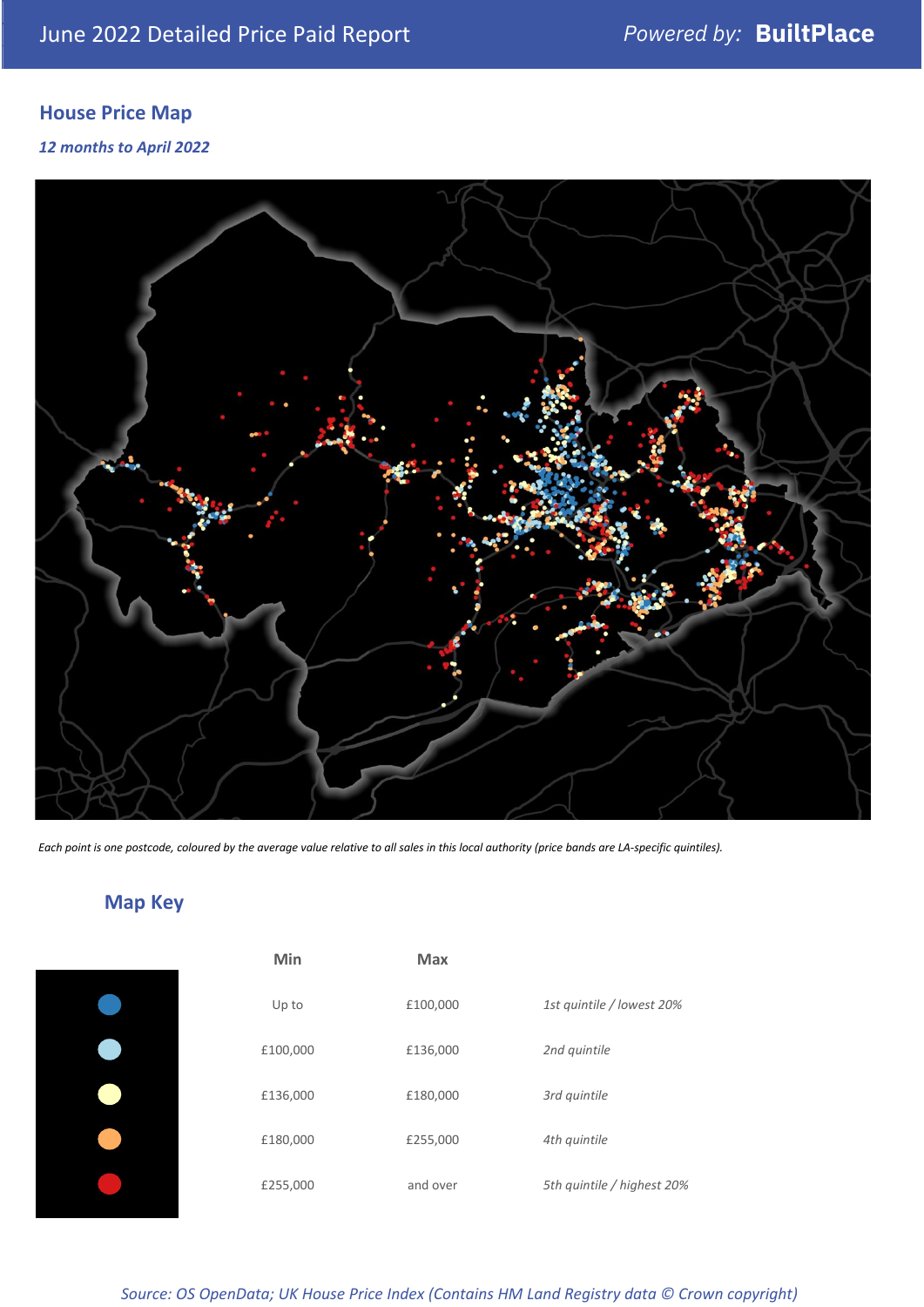## **Average House Price by Property Type**

#### *12 months to April 2022*



|                 | <b>New</b>           | <b>Second hand</b> |  |
|-----------------|----------------------|--------------------|--|
| <b>Flat</b>     | £104,959             | £185,406           |  |
| <b>Terraced</b> | £284,000             | £144,993           |  |
| Semi-detached   | No recorded<br>sales | £201,184           |  |
| <b>Detached</b> | No recorded<br>sales | £387,984           |  |

## **House Price Distribution by Year**

*All properties, by price band and calendar year (2020 = year to date)*

|                    | 1997 | 2002 | 2007 | 2012 | 2017 | 2019 | 2020 |
|--------------------|------|------|------|------|------|------|------|
| <b>Under £100k</b> | 92%  | 81%  | 31%  | 40%  | 32%  | 23%  | 21%  |
| £100-200k          | 7%   | 15%  | 53%  | 43%  | 46%  | 44%  | 47%  |
| £200-300k          | 1%   | 3%   | 11%  | 11%  | 13%  | 19%  | 20%  |
| £300-400k          | 0%   | 1%   | 3%   | 4%   | 5%   | 7%   | 5%   |
| £400-500k          | 0%   | 0%   | 1%   | 1%   | 2%   | 4%   | 3%   |
| <b>£500k-1m</b>    | 0%   | 0%   | 1%   | 0%   | 1%   | 3%   | 3%   |
| £1-2m              | 0%   | 0%   | 0%   | 0%   | 0%   | 0%   | 0%   |
| <b>Over £2m</b>    | 0%   | 0%   | 0%   | 0%   | 0%   | 0%   | 0%   |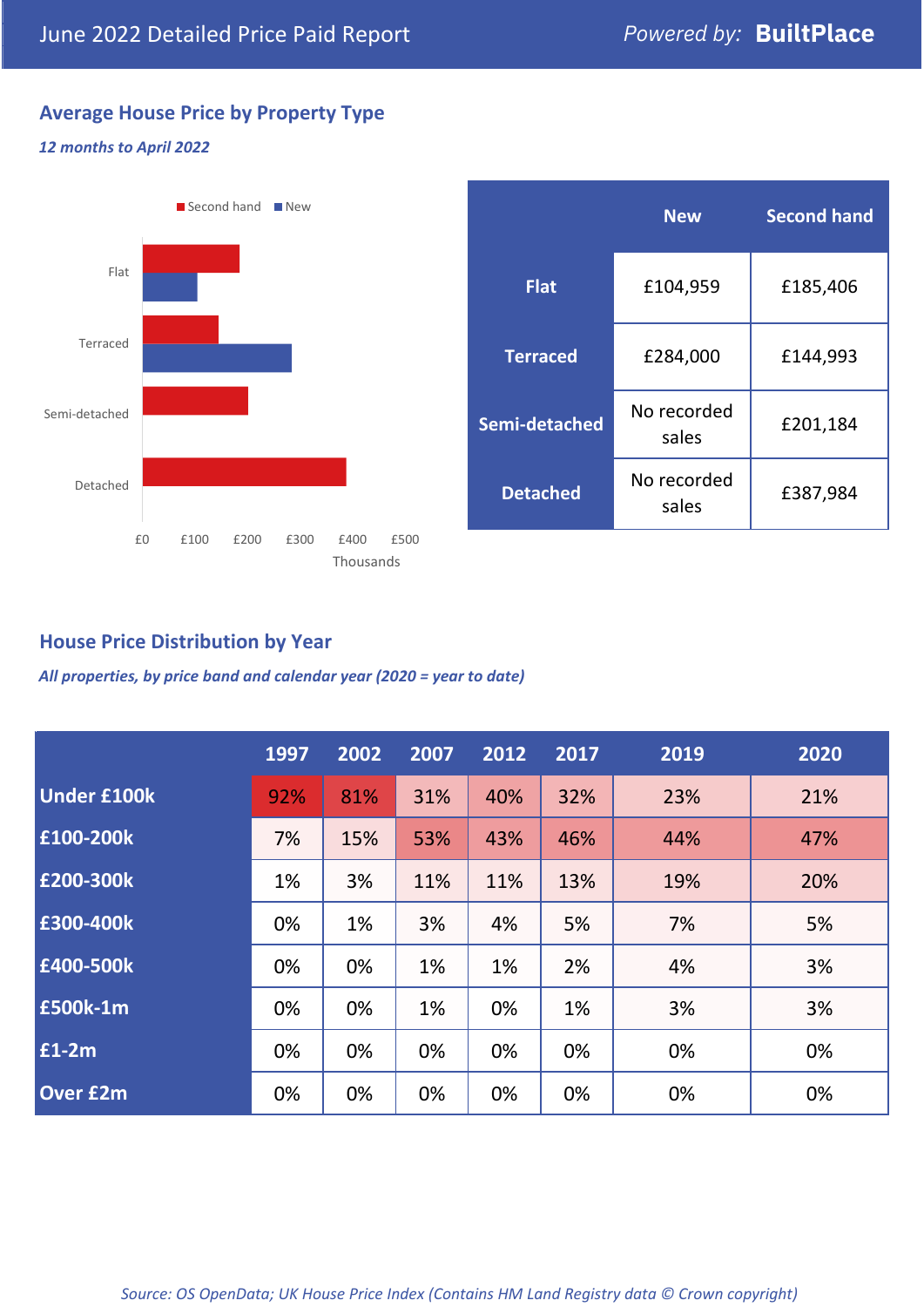## **Transactions (February 2022 data)**

*Annual Transactions, Indexed (2001-05 average = 100)*



There were 3,411 transactions in Calderdale during the 12 months to February 2022. This is 67% of the average from 2001-05 and suggests activity is significantly below pre-downturn levels.

Transactions in Calderdale have fallen by 1.2% since 2014, compared to changes of -0.1% for Yorkshire and The Humber and -7.7% for England.



#### *Cash and New Build Sales as % of Total, by Year*

*Note: The data on this page EXCLUDES transactions identified as transfers under a power of sale/repossessions, buy-to-lets (where they can be identified by a mortgage), and transfers to non-private individuals - i.e. it comprises only Land Registry 'A' data.*